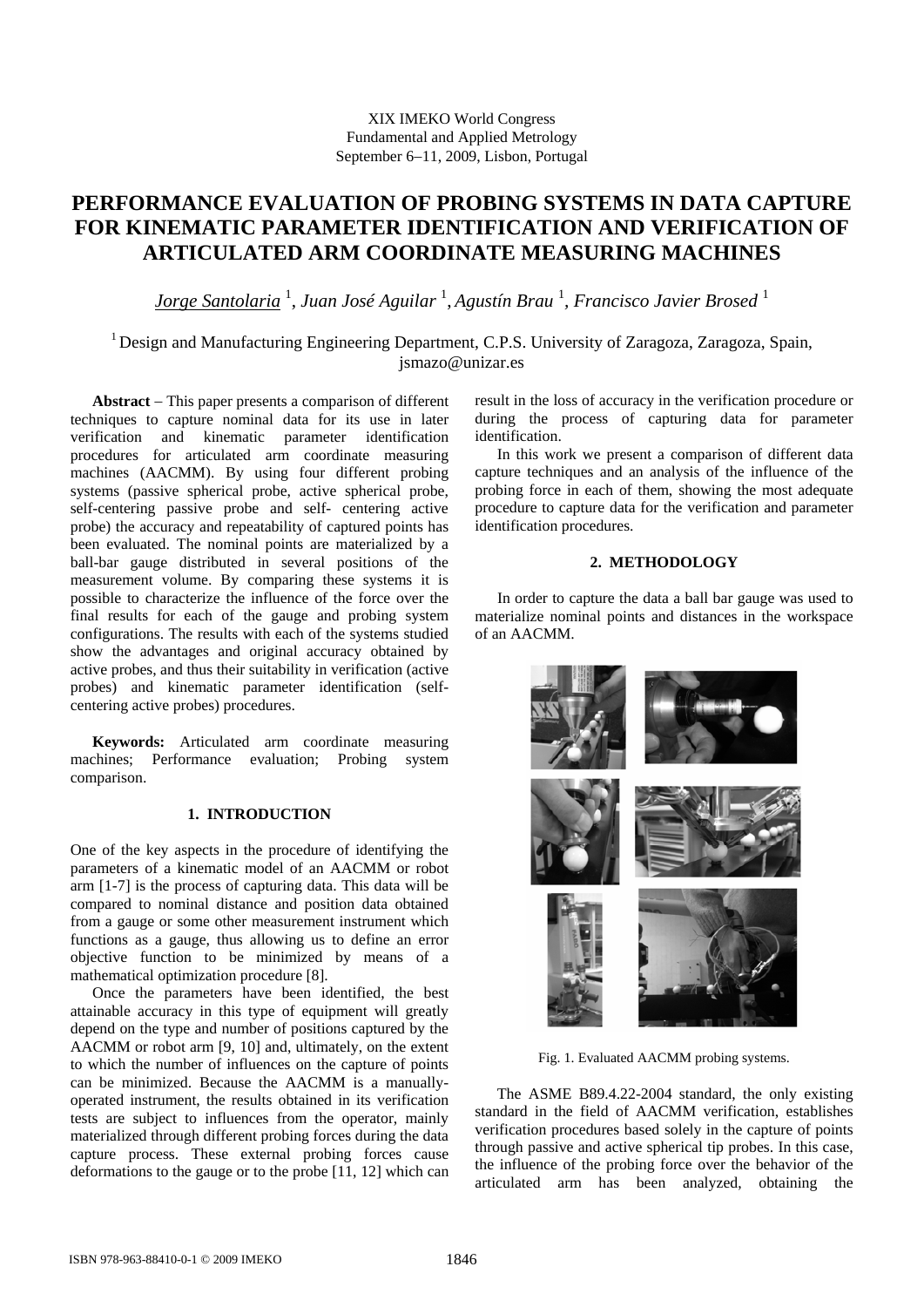measurement error from the same physical points of the ball bar gauge through four different probing systems: passive spherical probe, active spherical probe, self-centering passive probe based on inverse kinematic coupling [8] and self-centering active probe based on parallel kinematics [13] (Fig. 1). In the Figure, the photos in the first row show the passive spherical probe (left) and active spherical probe (right) and those in the second row correspond to the selfcentering passive probe (left) and self-centering active probe (right).

 In the process of probing the points, a total of 28 spheres have been probed corresponding to seven different positions of the gauge in a quadrant of the AACMM workspace. From captured data we've analyzed the combined influence of the probing force and the probing direction in the final results with each probing system according to the gauge configuration.

## **3. DATA CAPTURE SETUP**

There are two ways to express the configuration of an AACMM as a function of the degrees of freedom of its articulations. The first one is to indicate, by means of three consecutive numbers, the degrees of freedom of the shoulder, elbow and hand articulations, respectively. The second one is by defining through a chain of letters each of the possible rotations of the articulations of the shoulder, elbow and hand. The AACMM used in the present work is a 7 dof Platinum series FARO arm with a typical 2-2-3 configuration or a-b-c-d-e-f-g deg rotation (Fig. 1), with a nominal value of semirange of  $\pm$  0.030 mm obtained in a single-point articulation performance test of the arm manufacturer.

A continuous data capture method has been used for the self-centering probes, and discrete capture has been used for active and passive spherical probes. The continuous capture technique allows the massive capture of arm positions corresponding to several points of the workspace. To this end, a ball-bar gauge of 1.5 m long was placed in 7 positions within the workspace of the arm in order to cover the maximum number of possible AACMM positions, to subsequently extrapolate the results obtained throughout the volume. Fig. 2 and Table 1 show the considered positions for the bar in a quadrant of the workspace. The ball-bar comprises a carbon fiber profile and 15 ceramic spheres of 22 mm in diameter, reaching calibrated distances between the centers with an uncertainty, in accordance with its calibration certificate, of  $(1+0.001L)$ um, with L in mm. In this configuration, 4 spheres of the gauge in each of the 7 positions considered are probed, materializing 6 distances between their centers.

With passive and active spherical tip probes, around 25 points of the sphere surface have been captured in each measured sphere, while with the self-centering probes around 250 center points have been captured for each sphere (Fig. 3a). For these probes, besides characterizing the performance of the arm relative to error in distances, its capacity to repeat measurements of a same point is also tested.



Fig. 2. Ball bar gauge test positions and support.

Table 1. List of ball bar gauge positions in quadrant 1.

| <b>Position</b><br>No. | Quadrants      | <b>Tilt</b>   | <b>Distance</b><br><b>B1</b> | <b>Direction</b> |
|------------------------|----------------|---------------|------------------------------|------------------|
| 1                      | C1-C2-C4       | Horizontal    | Medium                       | Tangential       |
| 2                      | $C1-C4$        | Horizontal    | Near                         | Tangential       |
| 3                      | $C1-C2$        | Horizontal    | Far                          | Tangential       |
| 4                      | C <sub>1</sub> | Horizontal    | Near                         | Radial           |
| 5                      | C1-C2-C4       | $+45^{\circ}$ | Medium                       | Tangential       |
| 6                      | C1-C2-C4       | $-45^{\circ}$ | Medium                       | Tangential       |
| 7                      | C1             | Vertical      | Medium                       | Tangential       |

Hence, automatic arm position capture software has been developed to probe each considered sphere of the gauge and to replicate the arm behavior in the single-point articulation performance test, but in this case, to evaluate its repeatability. The rotation angle values of the arm joints for each position, reached in the continuous probing of each sphere, are stored to obtain the coordinates of the measured point with respect to the global reference system for any set of parameters considered. In this way, with the selfcentering probes in contact with the sphere, it is possible to capture the maximum possible number of arm positions, thus covering a large number of arm configurations for each sphere considered. The centering of the probe direction with regards to the sphere center is ensured with the selfcentering probes, making this direction cross it (Fig. 3b) for any orientation of the probe. Thus, it is possible to define in this case a probe with zero probe sphere radius and with a distance of 22 mm from the position of the housing to the center of the probed sphere, allowing direct probing of the sphere center when the three spheres or planes of the probes and the sphere of the gauge are in contact.

### **4. TEST AND RESULTS**

#### *4.1 Self-Centering Probes*

In the configuration presented for both groups of probes, results of distance errors between centers have been obtained for each of the 6 distances materialized in each of the 7 ball bar positions. In the case of the self-centering probes, the mean point of all the captured data for each sphere was considered as the center of the sphere probed (Fig. 3a). Measured distances for each sphere in the 7 different positions were compared with the distances obtained with the ball bar gauge thus obtaining the error in distance (Fig. 4), as well as the differences between the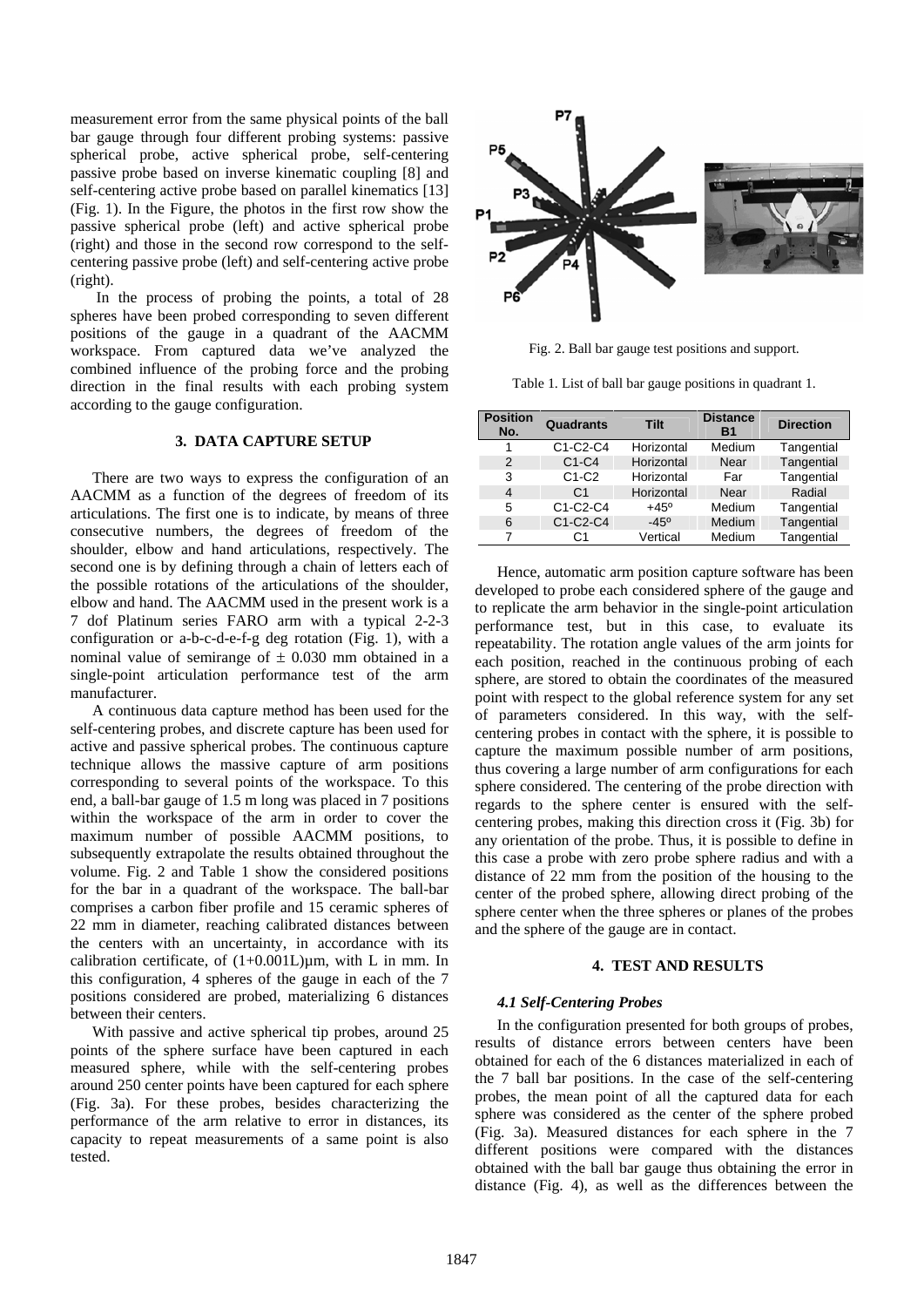distance errors of the active spherical probe and the passive spherical probe in all 42 positions that were considered (Fig. 5).



Fig. 3. a) Center points considered for distance error with selfcentering probes; b) Probing the center of a sphere with passive and active self-centering probes.

A positive difference represents a smaller error in the active spherical probe and in that case this probe is considered better than the passive one. In the case of positions 3, 4 and 7, three spheres were not measured, so a value of zero was assigned in the graphs. From Fig. 4, we can observe that on average, the error made by the selfcentering active probe was less than the one corresponding to the self-centering passive probe; the errors obtained with the active probe, when greater than those corresponding to the passive probe, can be associated to AACMM as it approaches its workspace frontier. The three-dimensional distances between spheres were obtained from the mean centers calculated for each sphere; so that the distance  $D_i$ 

from sphere *j* to sphere *k* of position *i* is given by

$$
D_{i_{jk}} = \sqrt{\left(\bar{X}_{ij} - \bar{X}_{ik}\right)^2 + \left(\bar{Y}_{ij} - \bar{Y}_{ik}\right)^2 + \left(\bar{Z}_{ij} - \bar{Z}_{ik}\right)^2}
$$
(1)

which is the euclidean distance between the points  $(X_{ii}, Y_{ii}, Z_{ii})$  and  $(X_{ik}, Y_{ik}, Z_{ik})$ , where

$$
X_{ij} = \frac{\sum_{m=1}^{n_{ij}} X(m)_{ij}}{n_{ij}}\tag{2}
$$

 $(n_{ij})$  represents the number of angle combinations captured for sphere *j* in identification position *i* of the gauge), and analogously for the coordinates *Y* and *Z* . In this manner, considering  $D_{0ik}$  as the nominal distance between spheres *j* and *k* obtained in the gauge calibration table, it is

possible to calculate the error in distance between spheres *j* and *k* in location *i* given by

$$
E_{i_{jk}} = |D_{i_{jk}} - D_{0ik}|
$$
 (3)



Fig. 4. Error in distance of the centers measured.



Fig. 5. Difference in distance errors between active probe and passive probe.

The repeatability error values for all measured points are shown in Fig. 6a and 6b, for the self-centering active probe and self-centering passive probe respectively. These values represent the errors made in *X* , *Y* and *Z* coordinates of each one of the approximately 10000 points obtained, corresponding to the 7 positions of the ball-bar gauge with regards to the mean obtained for each sphere. The repeatability error value for each coordinate as a function of the 6 joint rotation angles is given by

$$
\varepsilon_{Xijk}(\theta_1, \theta_2, \theta_3, \theta_4, \theta_5, \theta_6) = \overline{X}_{ij} - X_{ij}
$$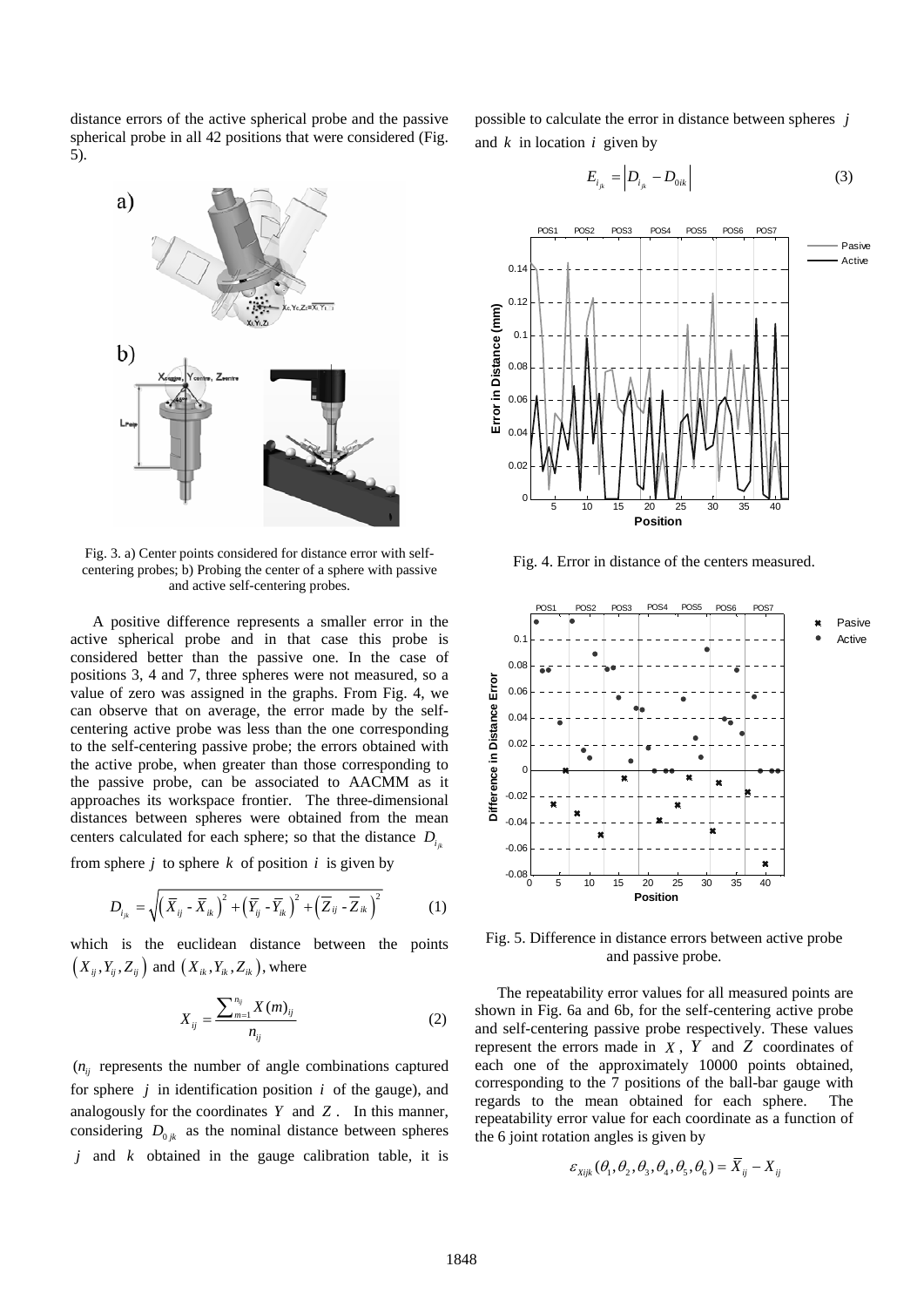$$
\varepsilon_{Yijk}(\theta_1, \theta_2, \theta_3, \theta_4, \theta_5, \theta_6) = \overline{Y}_{ij} - Y_{ij}
$$
\n
$$
\varepsilon_{Zijk}(\theta_1, \theta_2, \theta_3, \theta_4, \theta_5, \theta_6) = \overline{Z}_{ij} - Z_{ij}
$$
\n(4)

 It can be observed that the error made by the self-center active probe is a lot smaller than the error made by the selfcenter passive probe and that in both graphs the error shows an increment in the *z* coordinate. This behavior in the *z* coordinate, could be explained by the fact that, unlike what happens in the  $x$  and  $y$  coordinates, there is no selfcompensation effect in the gauge deformation due to the probing force in this coordinate.



Fig. 6a. Point repeatability errors for the 7 AACMM positions using the active self-centering probe.



Fig. 6b. Point repeatability errors for the 7 AACMM positions using the passive self-centering probe.

In Fig. 7 we can observe the standard deviation corresponding to the 7 different positions in  $x$ ,  $y$  and  $z$  for both types of probes. As expected, the standard deviation in the self-centering active probe is smaller than the one obtained with the self-centering passive probe, except as mentioned earlier, in the positions were spheres were not measured and a value of zero was assigned in the graph.



Fig. 7. Standard deviation of the center spheres.

#### *4.2 Spherical tip probes*

In the case of passive and active spherical probes, the centers of the spheres were obtained by means of the least squares method, using the captured surface points. This also allowed us to obtain both the distance from each probed point to the surface of the sphere and the standard deviation of this distance. In Fig. 8 the graph shows the error in distance between the centers of the gauge spheres obtained with the active spherical probe against the error in distance between the centers obtained with the passive spherical probe, relative to the distances calculated with the gauge bar. With regard to the error in distance, we can observe that the error made with the active probe is slightly smaller than that made with the passive probe, except in positions 5 and 6. However, it is important to mention that the errors are almost equal in all positions. Fig. 8 shows that most of the final error obtained with the AACMM in the probing of the spheres is due to the measuring instrument itself with a very low influence of the probing system chosen in each case. The fact that we get almost the same error values in the same positions of the gauge ball bar with different probing systems strongly suggests that the error map shown in this figure is mainly associated to inadequate values of the kinematic model parameters, which leads to similar errors in the same positions of the measured sphere. On the other hand, it is noteworthy that the expected benefit a priori derived from the use of active probes is not associated with a lesser influence of probing force, but simply with a more comfortable capture process. This makes the cost of the active probing system unjustifiable, compared to the traditional passive probing systems.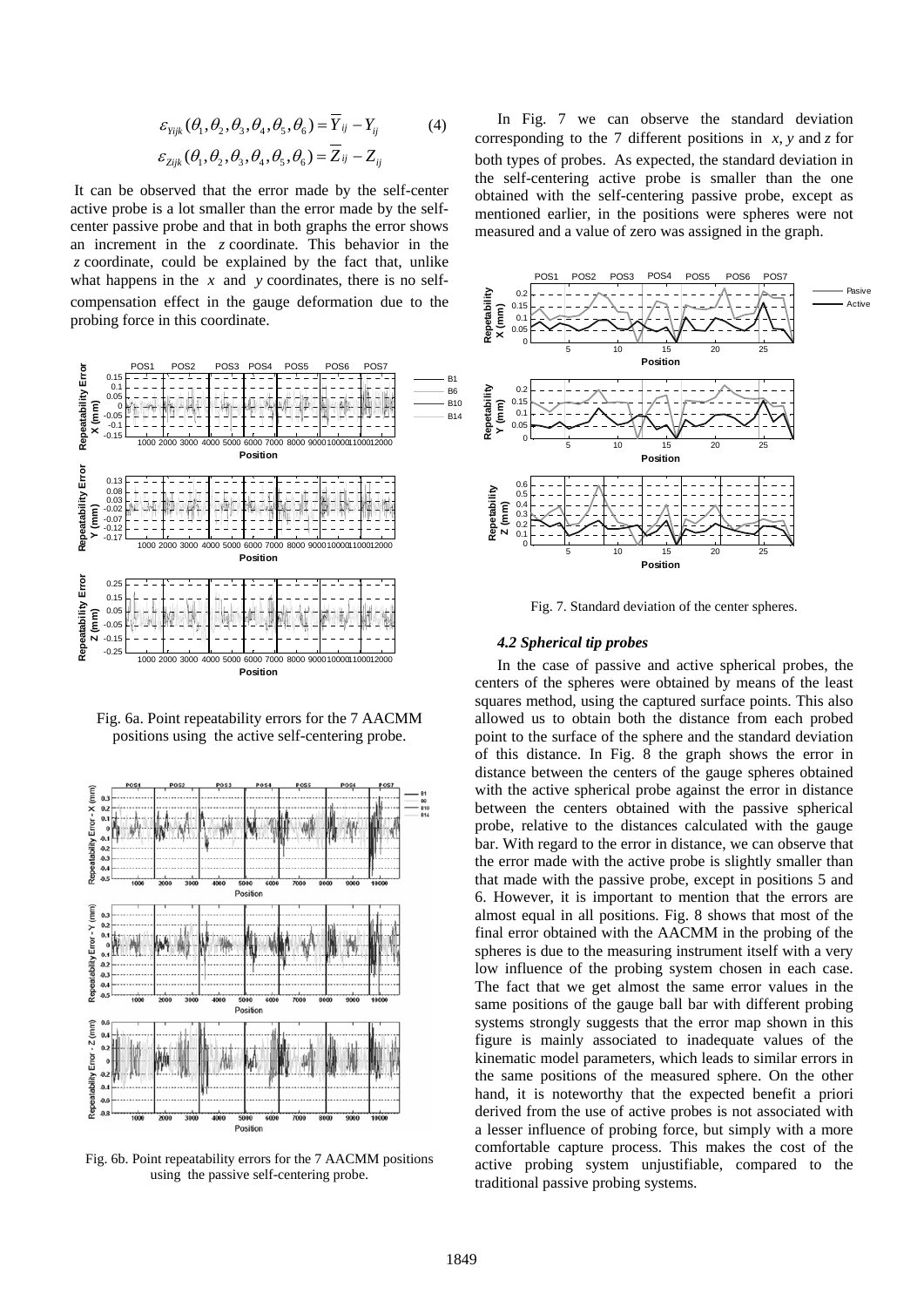

Fig. 8. Error in distance of the centers measured.

Figure 9 shows the difference between the distance errors of active spherical probe and those of the passive spherical probe in all 42 positions that were used. When a positive difference is obtained, the active spherical probe error is smaller and thus better than the active spherical probe, and vice versa when the difference is negative.



Fig. 9. Difference of distance error between active probe and passive probe.

#### **5. CONCLUSIONS**

In this work, a comparison between four different probing systems applied to capturing data for parameter identification and verification of AACMM is presented. Besides the probing systems traditionally used in the verification of AACMM, self-centering probing systems with kinematic coupling configuration and self-center active probing systems have also been used for the same purpose. Such probing systems are very suitable for use in verification procedures and capturing data for parameter identification, because they drastically reduce the capture time and the required number of positions of the gauge as compared to the usual standard and manufacturer methods. These systems are also very suitable for their capacity of capturing multiple positions of the AACMM for a single gauge position, so that the accuracy results obtained after a procedure of identification or verification are more generalizable than those obtained with the traditional probing systems.

 The effect of auto compensation of the gauge deformation has been shown by properly defining the trajectories of capture or the direction of probing during the process of capturing data. Moreover, it has been demonstrated that the smallest influence of the probing force is obtained in the case of the self-centering active probe, this being the most adequate system in tasks of verification or capturing data for the identification of kinematic parameters if no configuration or application restrictions are imposed.

#### **REFERENCES**

- [1] J. Denavit, R.S. Hartenberg, A kinematic notation for lowerpair mechanisms based on matrices, Journal of Applied Mechanics, Transactions of the ASME 77 (1955) 215-221.
- [2] S. Hayati, M. Mirmirani, Improving the absolute positioning accuracy of robot manipulators, Journal of Robotic Systems 2(4) (1985) 397-413.
- [3] T.W. Hsu , L.J. Everett, Identification of the kinematic parameters of a robot manipulator for positional accuracy improvement, Computers in Engineering, Proceedings of the International Computers in Engineering Conference and exhibition (1) (1985) 263-267.
- [4] L.J. Everett, M. Driels, B.W. Mooring, Kinematic modelling for robot calibration IEEE International Conference on Robotics and Automation 1 (1987) 183-189.
- [5] P.N. Sheth, J.J. Uicket, A generalized symbolic notation of mechanism, ASME Journal of engineering for industrial (1971) 102-112.
- [6] H.W. Stone, A.C. Sanderson, C.F. Neumann, Arm signature identification, IEEE International Conference On Robotics And Automation 1 (1986) 41-48.
- [7] H. Zhuang, Z.S. Roth, Robot calibration using the CPC error model, Journal of Robotics and Computer Integrated Manufacturing 9(3) (1992) 227-237.
- [8] J. Santolaria, J.J. Aguilar, J.A. Yagüe, J. Pastor, Kinematic parameter estimation technique for calibration and repeatability improvement of articulated arm coordinate measuring machines, Precis. Eng., 32(4) (2008) 251-268.
- [9] G. Alici, B. Shirinzadeh, A systematic technique to estimate positioning errors for robot accuracy improvement using laser interferometry based sensing, Mechanism and Machine Theory 40 (2005) 879–906.
- [10] G. Chunhe, Y. Jingxia, N. Jun, Nongeometric error identification and compensation for robotic system by inverse calibration, International Journal of Machine Tools and Manufacture 40 (2000) 2119-2137.
- [11] A. Weckenmann, T. Estler, G. Peggs, D. McMurtry, Probing Systems in Dimensional Metrology, CIRP Annals - Manufacturing Technology, 53(2), 2004, 657-684.
- [12] Puttock, M.J., Thwaite, E.G., Elastic compression of spheres and cylinders at point and line contact, Nat. Stds. Lab. Tech. Paper No. 25, CSIRO (1969).